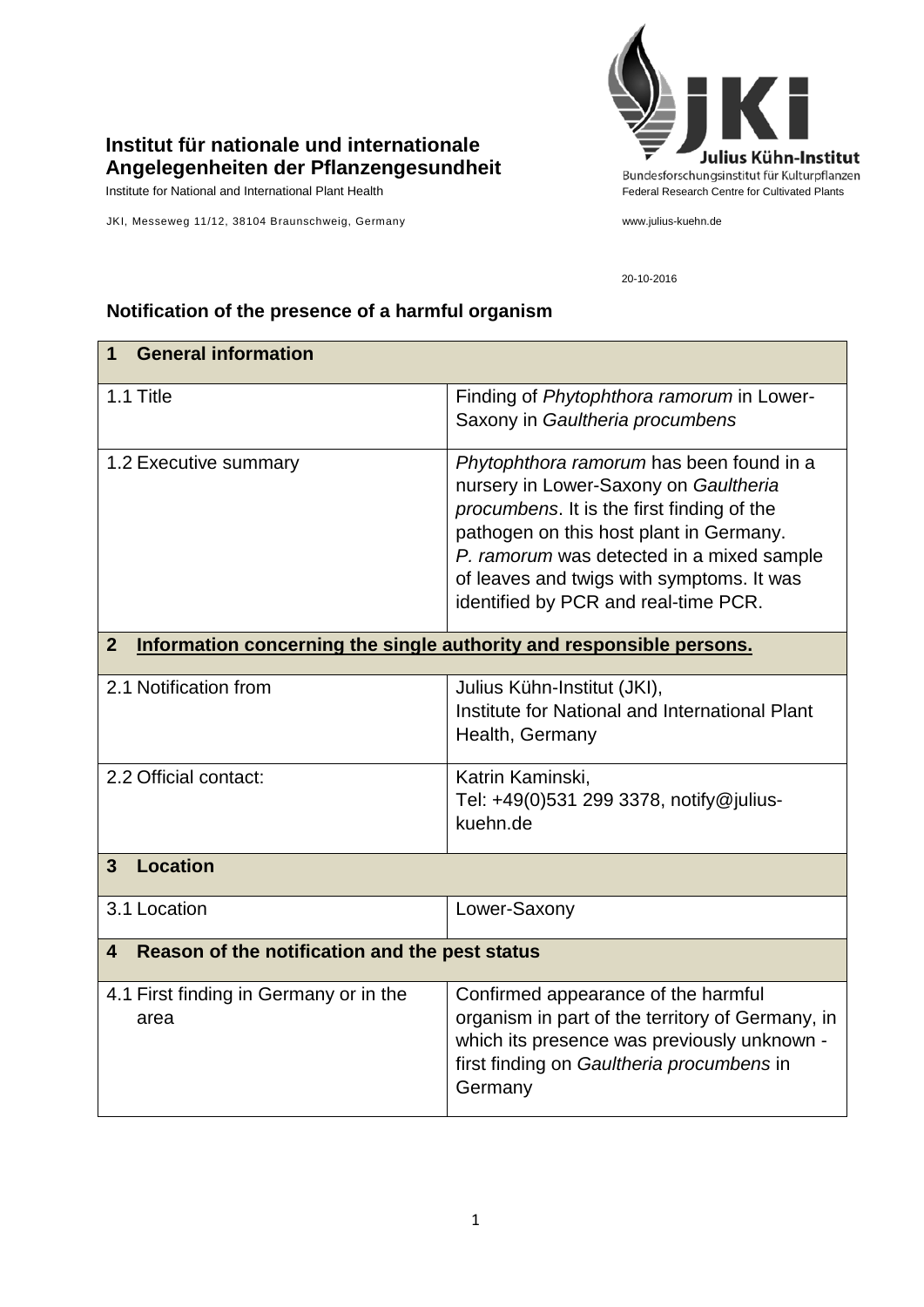| 4.2 Pest status in Germany before the<br>official confirmation of the<br>presence, or suspected presence,<br>of the harmful organism. | Present, few occurrences                                                                             |
|---------------------------------------------------------------------------------------------------------------------------------------|------------------------------------------------------------------------------------------------------|
| 4.3 Pest status in Germany after the<br>official confirmation of the presence<br>of the harmful organism.                             | Present, few occurrences                                                                             |
| Finding, sampling, testing and confirmation of the harmful organism.<br>5                                                             |                                                                                                      |
| 5.1 How the presence or appearance<br>of the harmful organism was found.                                                              | information submitted by professional<br>operators, laboratories or other persons                    |
| 5.2 Date of finding:                                                                                                                  | 03.05.2016                                                                                           |
| 5.3 Sampling for laboratory analysis.                                                                                                 | 09.05.2016, a mixed sample from leaves<br>and twigs with symptoms was taken                          |
| 5.4 Name and address of the<br>Laboratory.                                                                                            | Pflanzenschutzamt der<br>Landwirtschaftskammer Niedersachsen,<br>Sachgebiet 3.7.6, PCR-Diagnostik    |
| 5.5 Diagnostic method.                                                                                                                | PCR and real-time PCR                                                                                |
| 5.6 Date of official confirmation of the<br>harmful organism's identity.                                                              | 17.05.2016                                                                                           |
| Infested area, and the severity and source of the outbreak in that area.<br>6                                                         |                                                                                                      |
| 6.1 Size and delimitation of the<br>infested area.                                                                                    | In total ca. 280,000 infested and suspicious<br>plants.                                              |
| 6.2 Characteristics of the infested area<br>and its vicinity.                                                                         | Open air - nursery                                                                                   |
| 6.3 Host plants in the infested area and<br>its vicinity.                                                                             | The infested plants are in a distance to<br>other host plants of Phytophthora ramorum:<br>Quercus sp |
| 6.4 Infested plant(s), plant product(s)<br>and other object(s).                                                                       | Gaultheria procumbens                                                                                |
| 6.5 Vectors present in the area.                                                                                                      | $\overline{a}$                                                                                       |
| 6.6 Severity of the outbreak.                                                                                                         | See 6.1                                                                                              |
| 6.7 Source of the outbreak.                                                                                                           | Unknown                                                                                              |